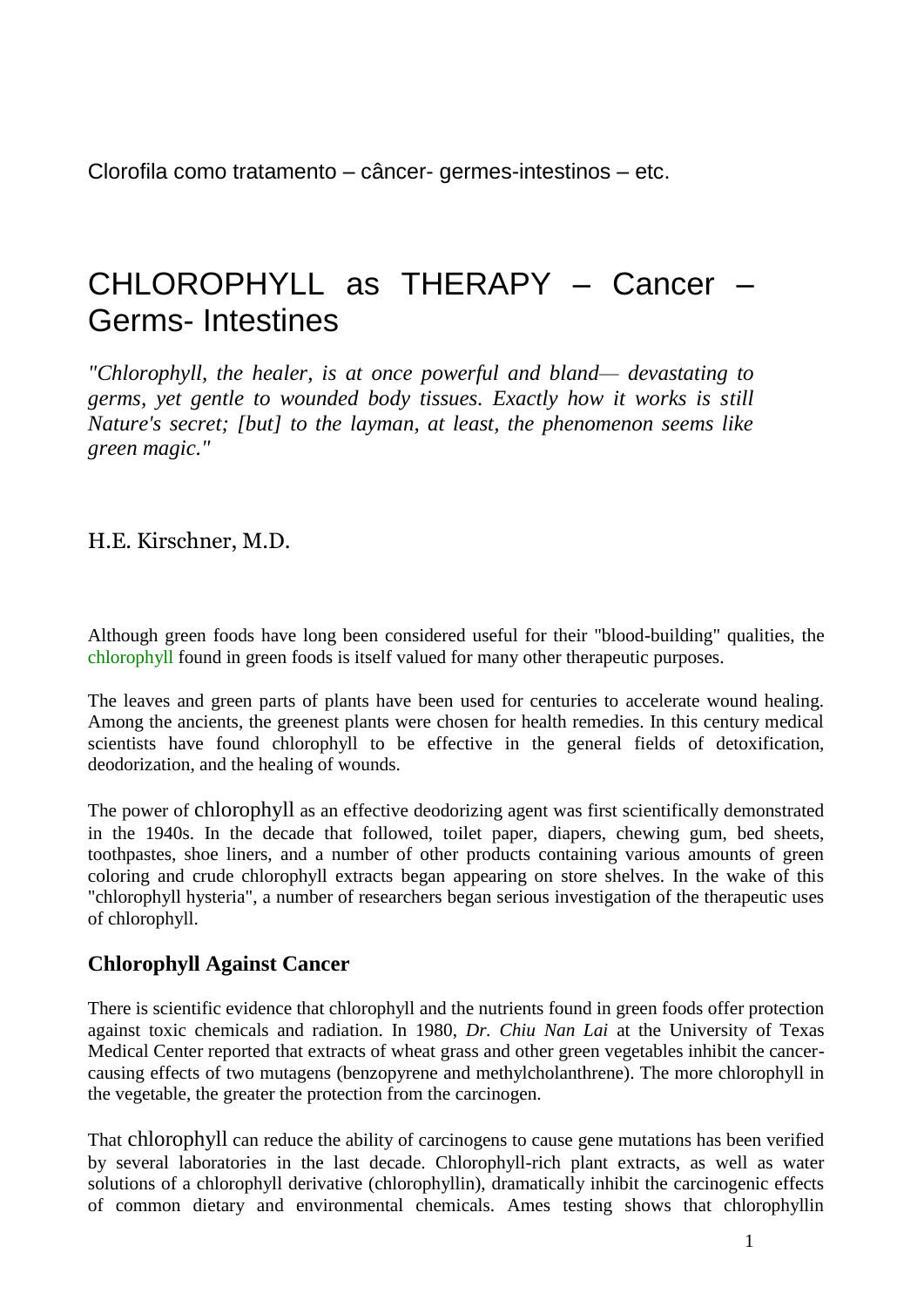neutralizes the cancer-causing action of mixtures of coal dust, tobacco, fried beef, red wine, and other compounds. In this capacity, chlorophyllin is more effective than vitamin A, vitamin C, or vitamin E against mutations induced by the same mixtures.

## **Protection From Radiation**

Green vegetables provide protection from radiation damage in test animals. This information has been reported in the scientific literature since the early 1950s. Early reports showed that certain vegetables significantly reduced mortality in rats exposed to lethal doses of X-rays. Dark green broccoli offered more protection than the lighter green cabbage. In a later study, the same vegetables were shown to reduce the damage caused by radiation.

These protective effects were more pronounced when even darker green vegetables such as mustard greens and alfalfa leaves were used. When two or more of the green vegetables were fed together, the positive resistance to radiation was greatest.

## **Chlorophyll Against Germs**

During the 1950s, many laboratories tested chlorophyll's power to kill germs. The consensus of these reports was that, for the most part, chlorophyll is bacteriostatic, and only slightly bacteriocidal. This means that chlorophyll limits the growth of many types of germs not by directly killing them, but by providing an environment which interferes with their growth.

It is particularly effective against anaerobic bacteria, those which do not require oxygen.

Dentists and physicians have successfully used chlorophyll to control mouth infections such as pyorrhea and Vincent's angina. Chlorophyll solutions provide significant relief of pain, reduction of inflammation, and the control of odor for patients with serious mouth diseases.

There are several reported cases of the successful use of chlorophyll for bacterial endocarditic, an infection of the tissue surrounding the heart. Chlorophyll has also been used successfully to treat chronic and acute sinusitis, vaginal infections, and chronic rectal lesions.

## **Chlorophyll the Healer**

Topical therapy refers to the use of a healing agent on the skin or other body surface. The number of surface conditions in which chlorophyll has been successfully used would be unbelievable were they not so well documented. And chlorophyll therapy provides an excellent bonus. In hundreds of experiments and trials on humans and test animals, chlorophyll therapy has always been shown to have no toxic side effects. Not just low toxicity, **No toxicity**--whether ingested, injected or rubbed onto a surface. This fact alone makes chlorophyll one of the most unique therapeutic substances known to medical science.

Chlorophyll heals wounds. The ideal wound treatment stimulates repair of damaged tissues and inhibits the growth of bacteria. Chlorophyll does both! Even crude preparations of chlorophyll are effective in stimulating the growth of healthy granuloma tissue and fibroblasts—both on actual wounds and in laboratory cultures.

In addition, the foul odors associated with surface wounds and ulcers rapidly disappear following chlorophyll application.

The medical literature is replete with reports demonstrating these effects. Surface wounds and sores due to surgery, compound fractures, osteomyelitis (bone inflammation), decubitus (bed sores), and routine cuts and scrapes all show fast and dramatic improvement with the topical use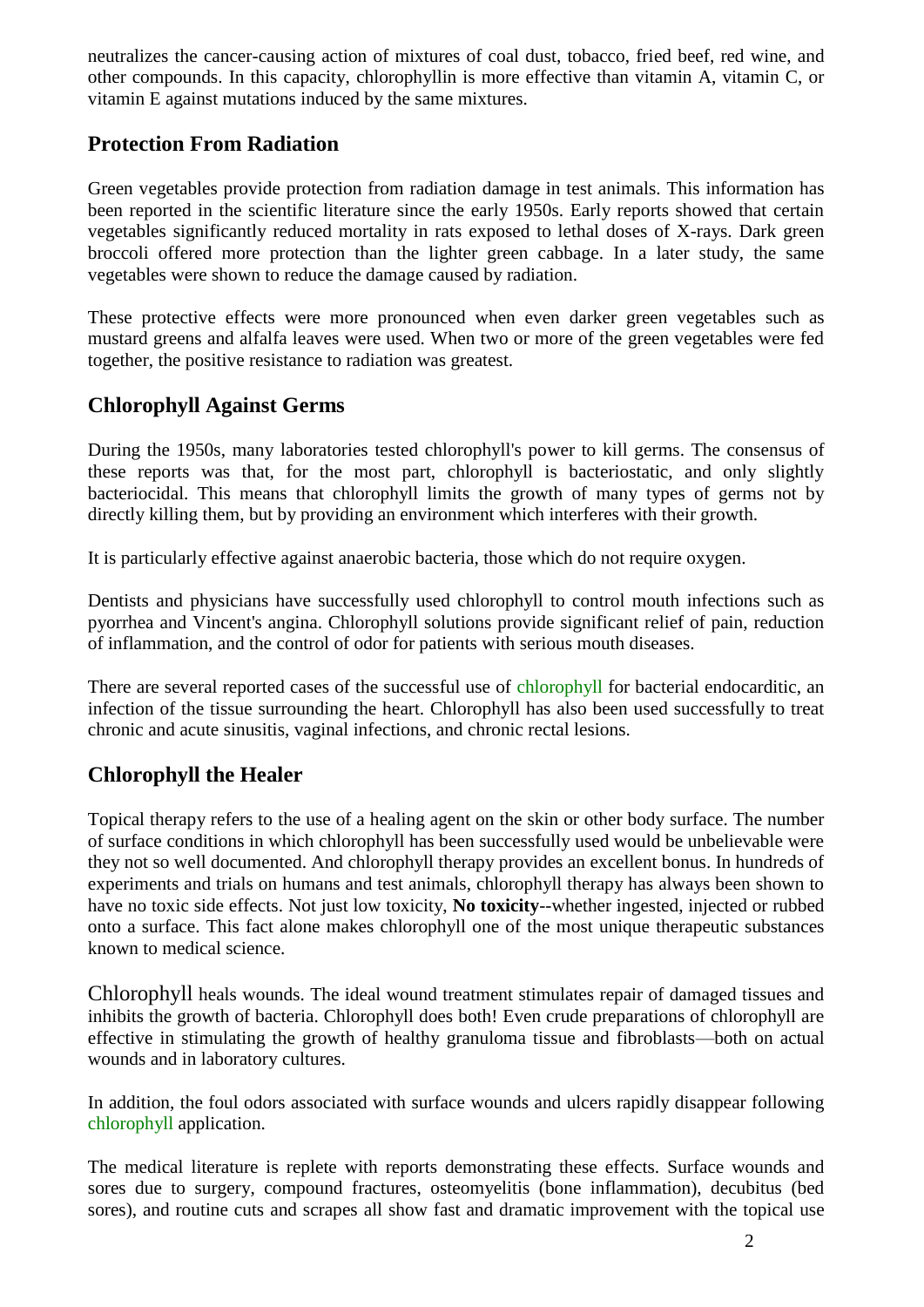of chlorophyll. Chlorophyll therapy has saved limbs from amputation. Chlorophyll is also known to reduce the itching, pain and local irritation of surface wounds.

Burns caused by heat, chemicals, and radiation also heal faster with chlorophyll therapy, whether or not they are infected. Chlorophyll was used to prolong the survival of skin grafts before the development of the immune-suppressing drugs which are now used.

The action of chlorophyll on wounds has a unique feature. Most medicines become less effective with repeated use. In contrast, an initial application of chlorophyll makes a wound more sensitive to its healing benefits with repeated use.

Dr. G.H. Collings considered chlorophyll to "have the most constant and marked effect of all agents for stimulating cell proliferation and tissue repair". Collings demonstrated that the healing time of wounds is shorter with chlorophyll therapy than with penicillin, vitamin D, sulfanilamide, or no treatment.

Chlorophyll also accelerates wound healing by reducing hemagglutination and inflammation. When a tissue is injured, foreign substances in the blood generally cause blood cells to clump together. This limits the amount of nutrients available for repair of the injured tissue.

When chlorophyll is administered to a wound, this clumping is reduced, so the lag time associated with tissue repair is shortened. Chlorophyll decreases swelling by reducing the synthesis of fibrin (the protein associated with blood clot formation). This gives chlorophyll a mild blood thinning, or heparin-like property, which can enhance the effectiveness of local immune defenses.

Chlorophyll has also been shown to be extremely effective in speeding the healing of peptic ulcers, wounds which develop internally in the gastro-intestinal tract. Several studies document the use of chlorophyll in the treatment of ulcers resistant to more conventional therapies. The results are quite impressive. In the Offenkrantz study, 20 of the 27 patients with chronic ulcers were relieved of pain and other symptoms in 24 to 72 hours. Complete healing of the damaged tissues, as demonstrated by X-ray examination, occurred in 20 of 24 cases within two to seven weeks. These reports include case descriptions of dramatic recoveries from severe, long standing problems.

Other intestinal diseases have also been effectively treated with chlorophyll. Rafsky and Krieger report positive results obtained with the use of rectal implants of chlorophyll solutions for the treatment of a variety of diseases of the colon including spastic colitis, sigmoiditis, and ulcerative colitis. The majority of the patients in the study showed definite improvement. Chlorophyll appears to alter the metabolism of colonic bacteria. Its use is associated with reduced formation of skatole, a substance formed by the bacterial breakdown of proteins.

European investigators report preliminary favorable results in the use of chlorophyll in the treatment of pancreatitis. The chlorophyll is thought to influence several enzymatic reactions which complicate this disease.

## **Chlorophyll and Intestinal Regularity**

Researchers observed a side benefit when chlorophyll was used to treat peptic ulcers. Chlorophyll tended to "promote regularity" in the patients studied. According to several investigators, chlorophyll did not act simply to stimulate bowel activity, as does a laxative. Rather, it promoted bowel *regularity*, stimulating bowel action only when that action was sluggish.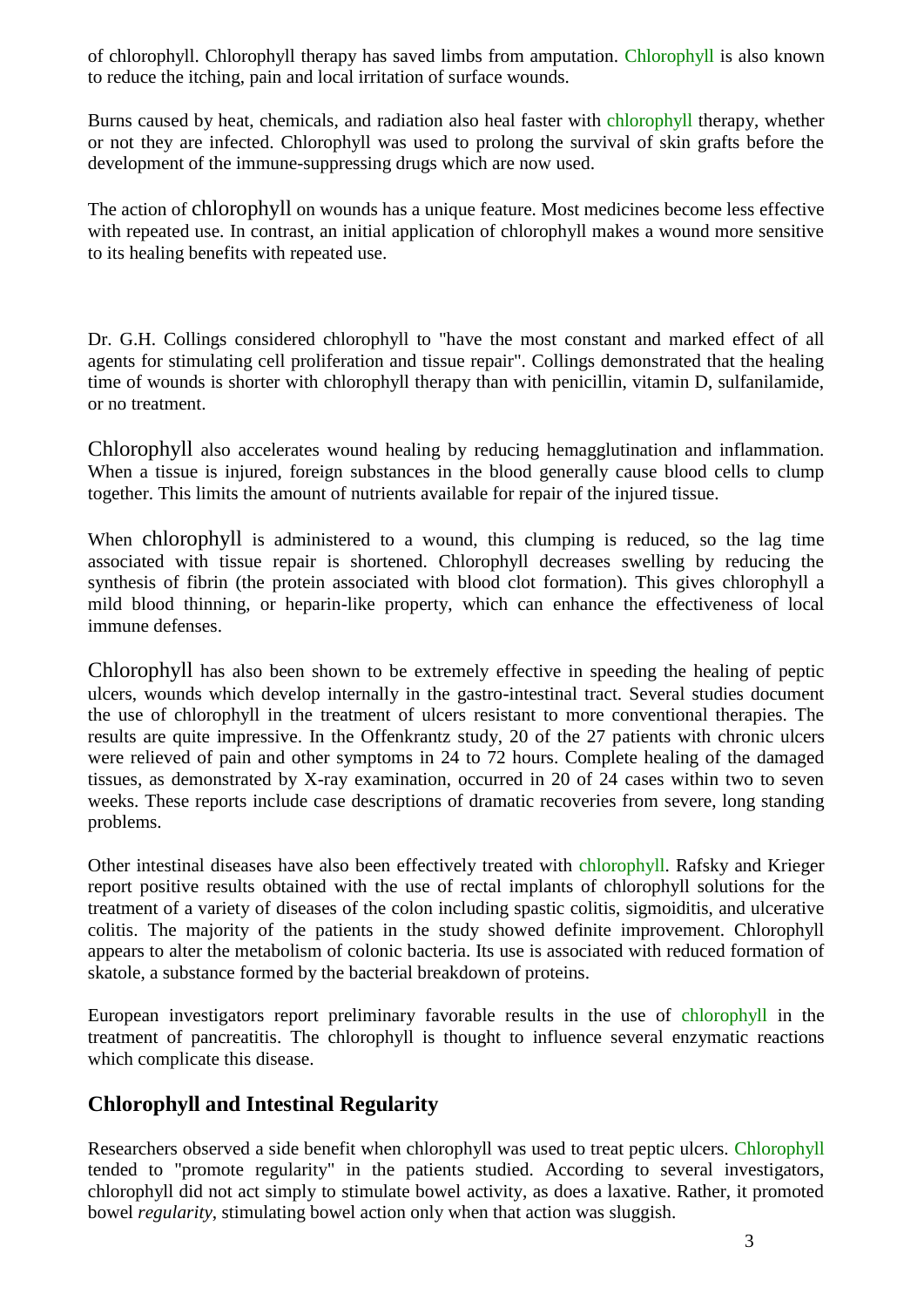The same effect was noted in a 1980 study of the use of chlorophyllin (a water soluble chlorophyll derivative) to reduce body and fecal odors in a geriatric nursing care facility. It was found that chlorophyll did reduce offensive odors, as anticipated, but also that it promoted regular bowel movements in these patients.

Chlorophyll use also reduced the amount of intestinal gas experienced by the patients. And, as chlorophyll has no toxic side effects, the "gratifyingly good results" obtained made it preferable to the use of "drastic laxatives".

Green plants are still used as healing agents by traditional health practitioners throughout the world. But chlorophyll is used in a rather limited way in our modern medical system.

The enthusiasm with which chlorophyll was once studied subsided with the development of antibiotics and steroid drugs. Dr. S. A. Chernomosky, in a 1988 review article in the New Jersey Medical Journal, states that the treatment of patients with slow-healing wounds is still problematic, and that the increased use of chlorophyll compounds may offer a useful alternative in this area.

Today, chlorophyll tablets are routinely used by patients to deodorize the surfaces and contents of colostomies. Chlorophyll is also administered to incontinent patients to reduce odors in health care facilities. Topical chlorophyll ointments and solutions for healing and deodorizing wounds are still available, as are chlorophyll-containing toothpastes and chewing gums.

The therapeutic qualities of this natural green pigment are still something of a well-kept secret in our modern society. Yet, many of us have an intuitive sense of the soothing feeling and healing effects associated with the color green. We feel it as we care for our house plants, walk on the grass in our parks, or see the new leaf buds sprouting from a tree branch in the spring.

#### **A Summary:**

*Healing has been associated with the color green throughout history. Prior to the widespread use of antibiotic drugs, the green pigment chlorophyll was intensively investigated for its ability to heal and deodorize wounds of the skin and of internal body surfaces. The effectiveness of chlorophyll in wound healing is due to its ability to stimulate the growth of new cells while limiting the growth of bacteria*.

#### Chlorophyll therapy has no toxic side effects.

*There is evidence which suggests that green foods may inhibit the damage caused to cells by Xradiation. Foods highest in chlorophyll provide the most protection.*

*Investigators in recent years have demonstrated that chlorophyll and its derivatives reverse the mutagenic capacity of some cancer-causing chemicals. Work in this area may provide future applications of a therapeutic role for chlorophyll.* 



[© Copyright 1990 by Ronald L. Seibold, M.S](http://www.wheatgrass.com/copyright.php)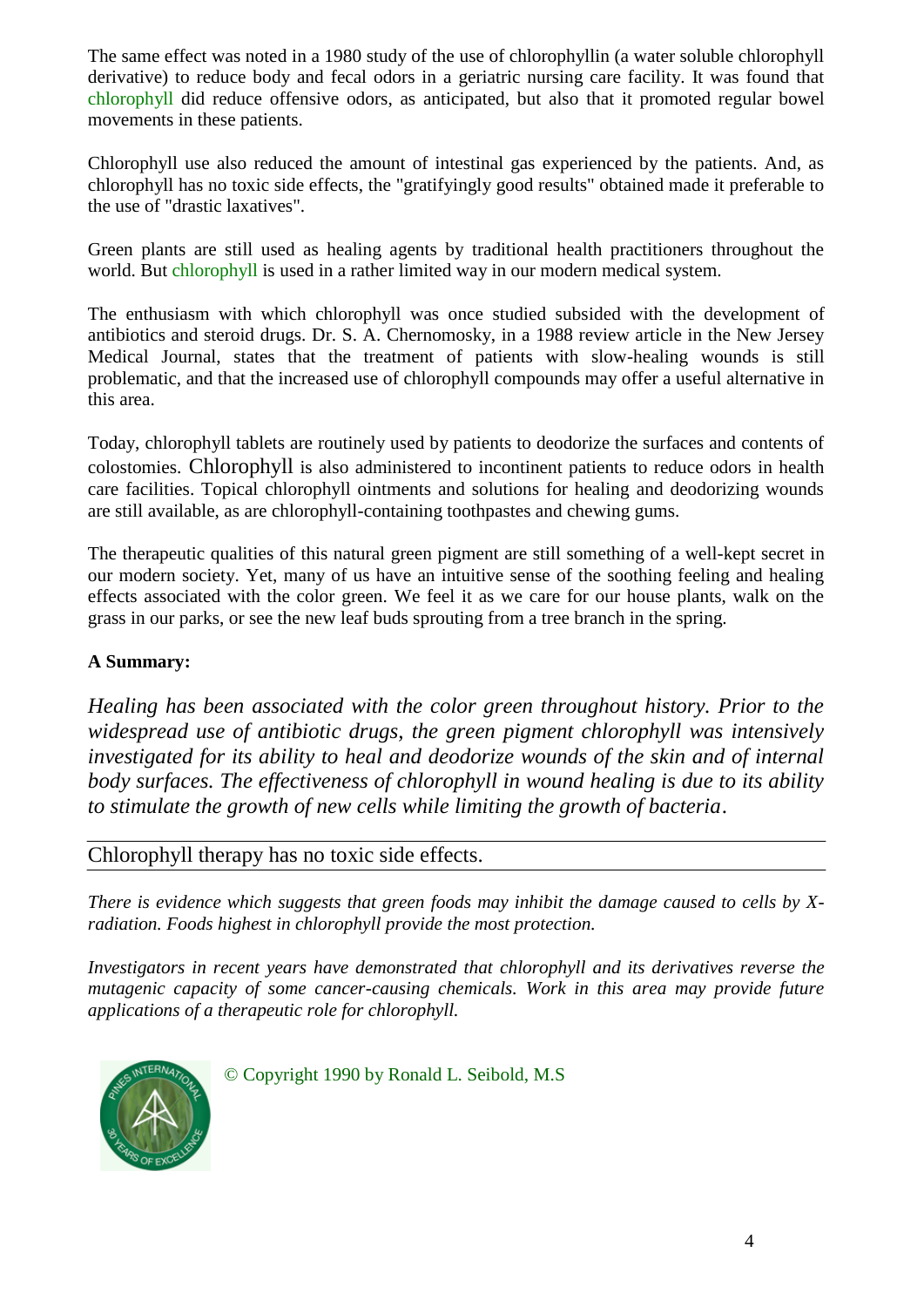### **REFERENCES**

1 - Calloway, D., Newell, G., Callouns, W. and Munson, A . 1962. Further studies of influence of diet on radiosensitivity of guinea pigs, with special reference to broccoli en alfalfa. Jounal of Nutrition 79:340-348.

2 - Chernomorsky, S., and Segelman, A. 1988. Biological activities of chlorophyll derivatives. New Jersey Medicine 85:669-673.

3 - Collings, G. 1945. Chlorophyll and adrenal cortical extract in the local treatment of burns. American Journal of Surgery 70: 58-63.

4 - Gruskin, B. 1940 Chlorophyll - its therapeutic place in acute and suppurative disease.American Journal or Surgery 49:49-55.

5 - Kimm, S., Tschai, B., and Park S. 1982. Antimutagenic activit of chlorophyll to direct and indirect –acting mutagens and its contents in vegetables Korean Journal of Biochemistry 14:1-7.

6 - Kirschner, H. 1960. Nature's Healing Grasses. H. C. White Publications. Riverside, CA.

7 - Lai, C., Butler, M., and Matney, T. 1980. Antimutagenic activities of common vegetables and their chlorophyll content. Mutation Research 77:245-250.

8 - Miller, J., Jacckson, D. and Collier, C. 1960. The inhibition of Russell's viper venom by the water-soluble derivatives of sodium-copper chlorophyllin. American Journal of Surger 99:48-49